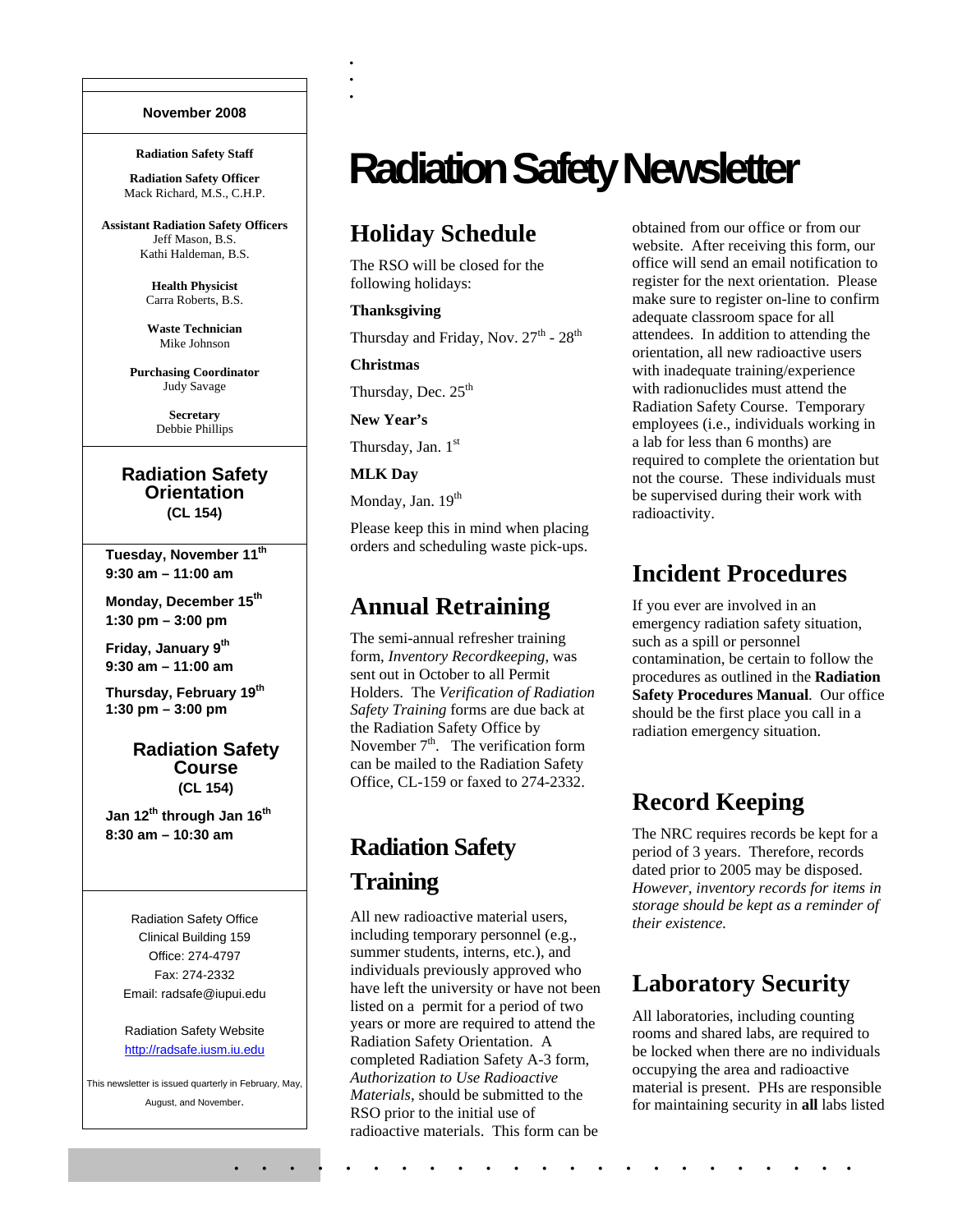**November 2008** 

on their permits. If you have any questions, please contact our office.

# **Use of Hand Lotion**

The question has been raised whether the use of hand lotion is considered an application of a cosmetic. We consider it appropriate to use hand lotion after washing hands. This may lessen the cracking of skin, therefore decrease the possibility of the intake of radionuclides through the skin. It should be added that the lotion should be stored away from hazardous chemicals and biohazardous materials.

# **Vendor Change**

Radioactive material previously ordered from GE Healthcare is now being ordered through VWR International. You may still refer to the GE catalog number and we will convert it to the VWR catalog number. The VWR catalog number will be on the radioactive material order form for future reference. Please contact Judy Savage if you would like a copy of the VWR product list and quotation.

# **Cut-Off Times**

As a reminder, all radioactive materials must be ordered through our office. The cut-off time for ordering is 3:00 pm. Any order placed after 3:00 pm may not be ordered that day.

In addition, the cut-off time for scheduling a waste pick-up is 3:00 pm the day before the pick-up.

# **Winter Delays**

With the winter season approaching, problems arise with receiving packages on time due to inclement weather. Problems not only arise locally but also in the originating city. Keep this in mind when planning experiments and placing orders.